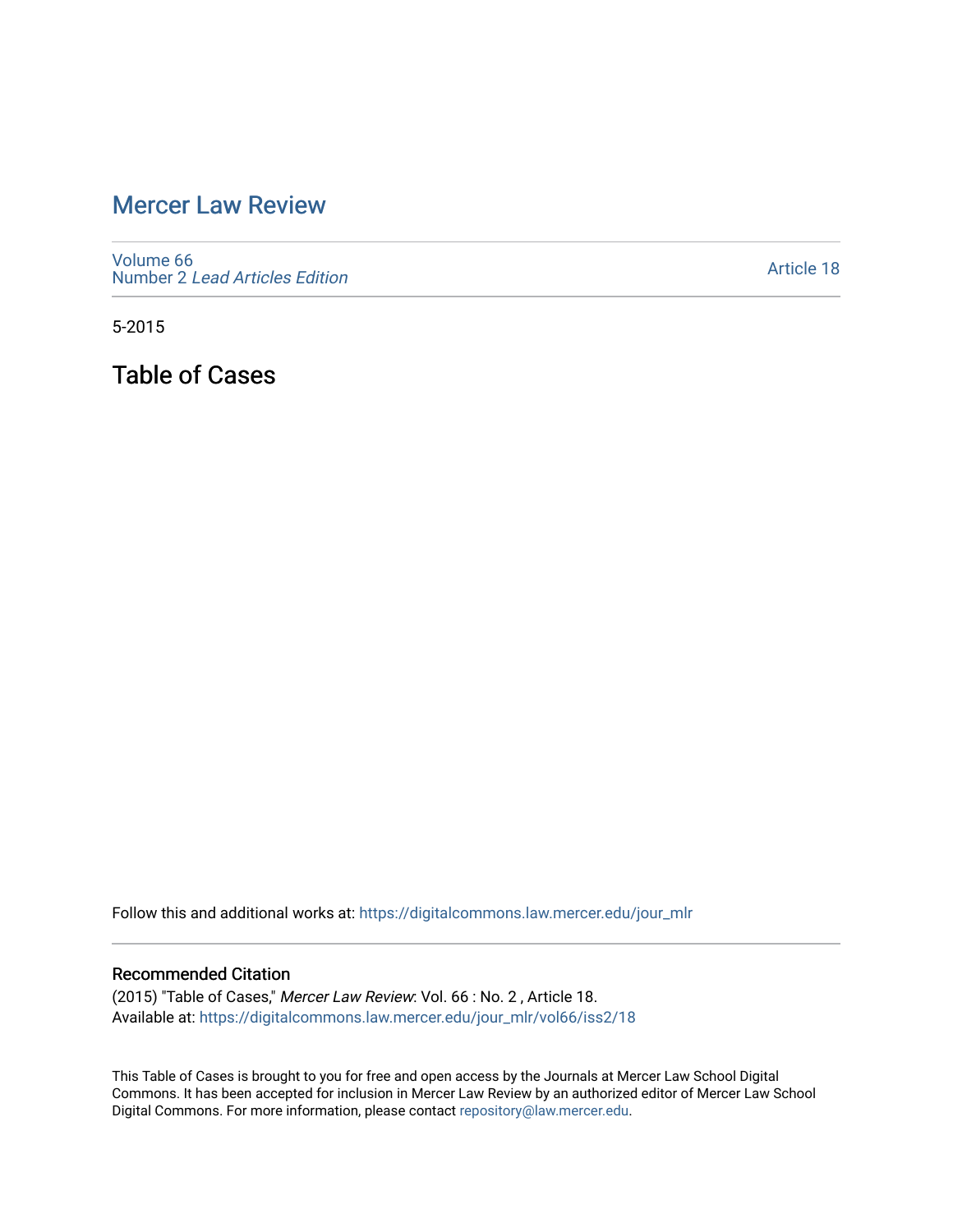#### Table of Cases

Abington School District v. Schempp, **287** Aikens v. California, 427 Allegheny County v. **ACLU, 289** Antigone v. Creon, 402 Arlington Heights v. Metropolitan Housing Corp., **310** Branch v. **Texas,** 427 Church of Lukumi Babalu Aye, Inc. v. City of Hialeah, **280** City of Boerne v. Flores, 354 Cohen v. California, **338** District of Columbia v. Heller, 462 Employment Division v. Smith, **280, 300** Engel v. Vitale, **302, 305** Furman v. Georgia, 426, 427 Jackson v. Georgia, 424 Knight v. Alabama, 483 Lee v. Weisman, **289, 296, 307** Lemon v. Kurtzman, **276** Marsh v. Chambers, 294 McDonald v. City of Chicago, 468, 474 Palmer v. Thompson, **309** Roe v. Wade, 354 Sherbert v. Verner, **300 Town** of Greece v. Galloway, **285, 293** Williamson v. United States, **352** Zelman v. Simmons-Harris, **300**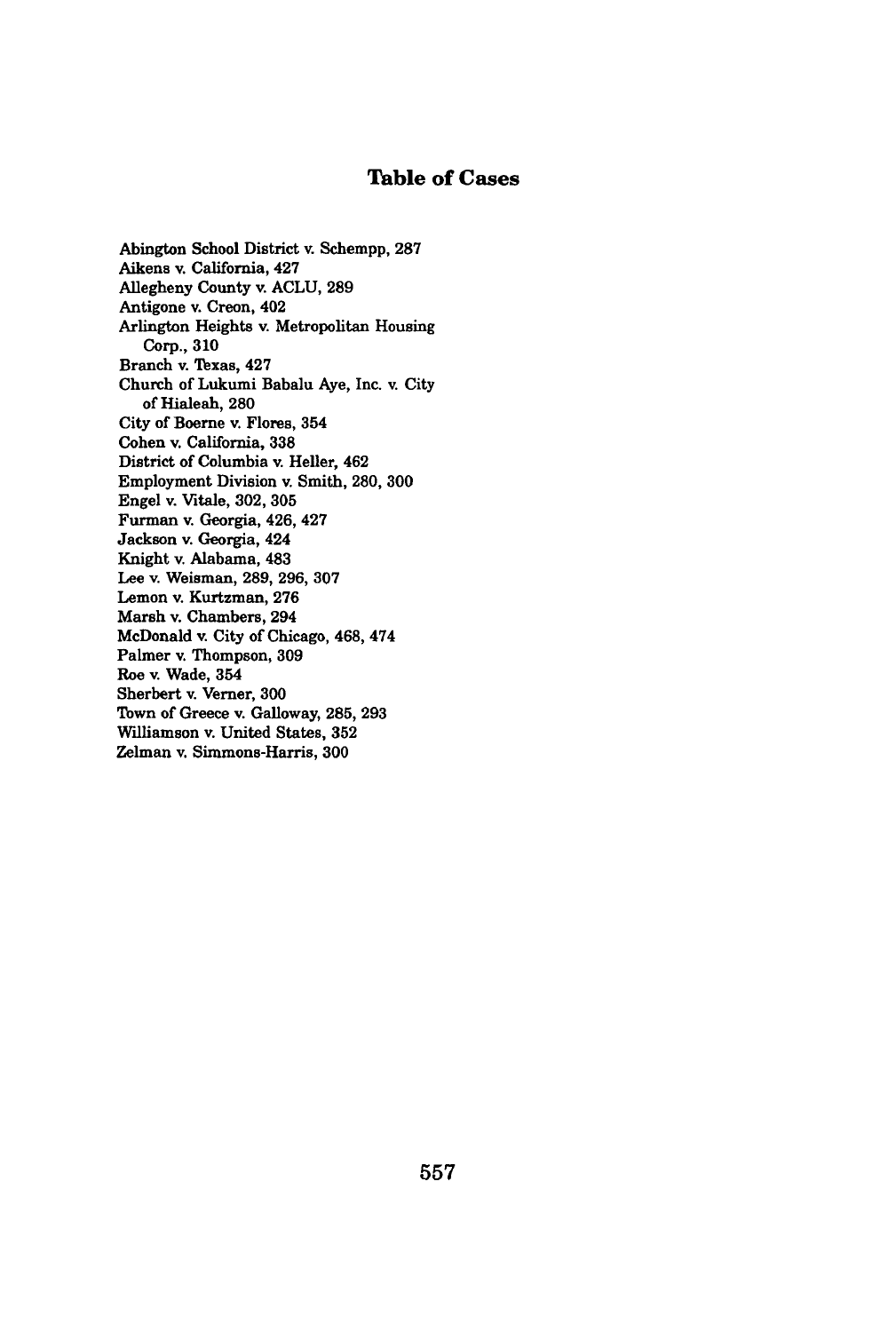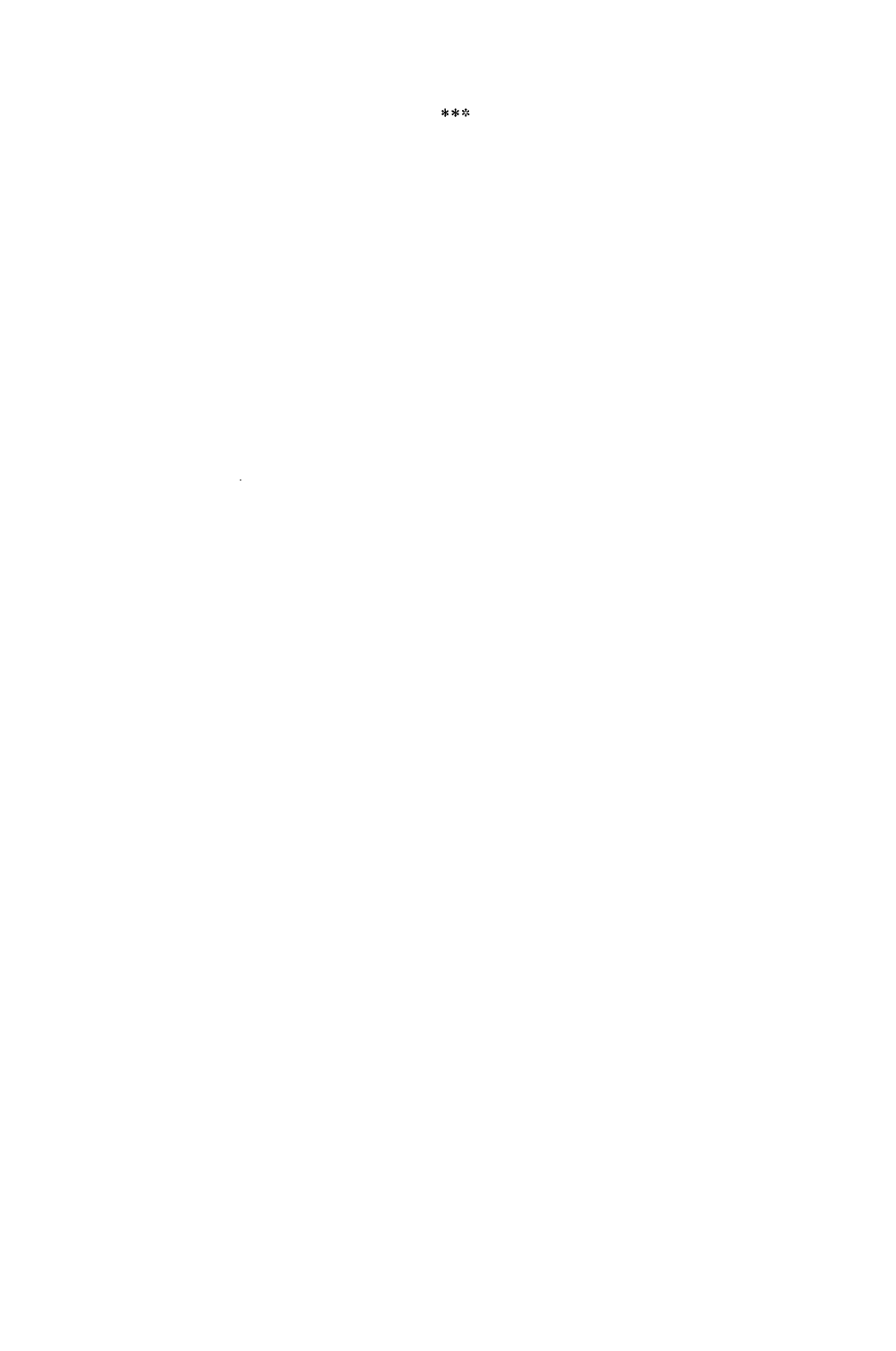